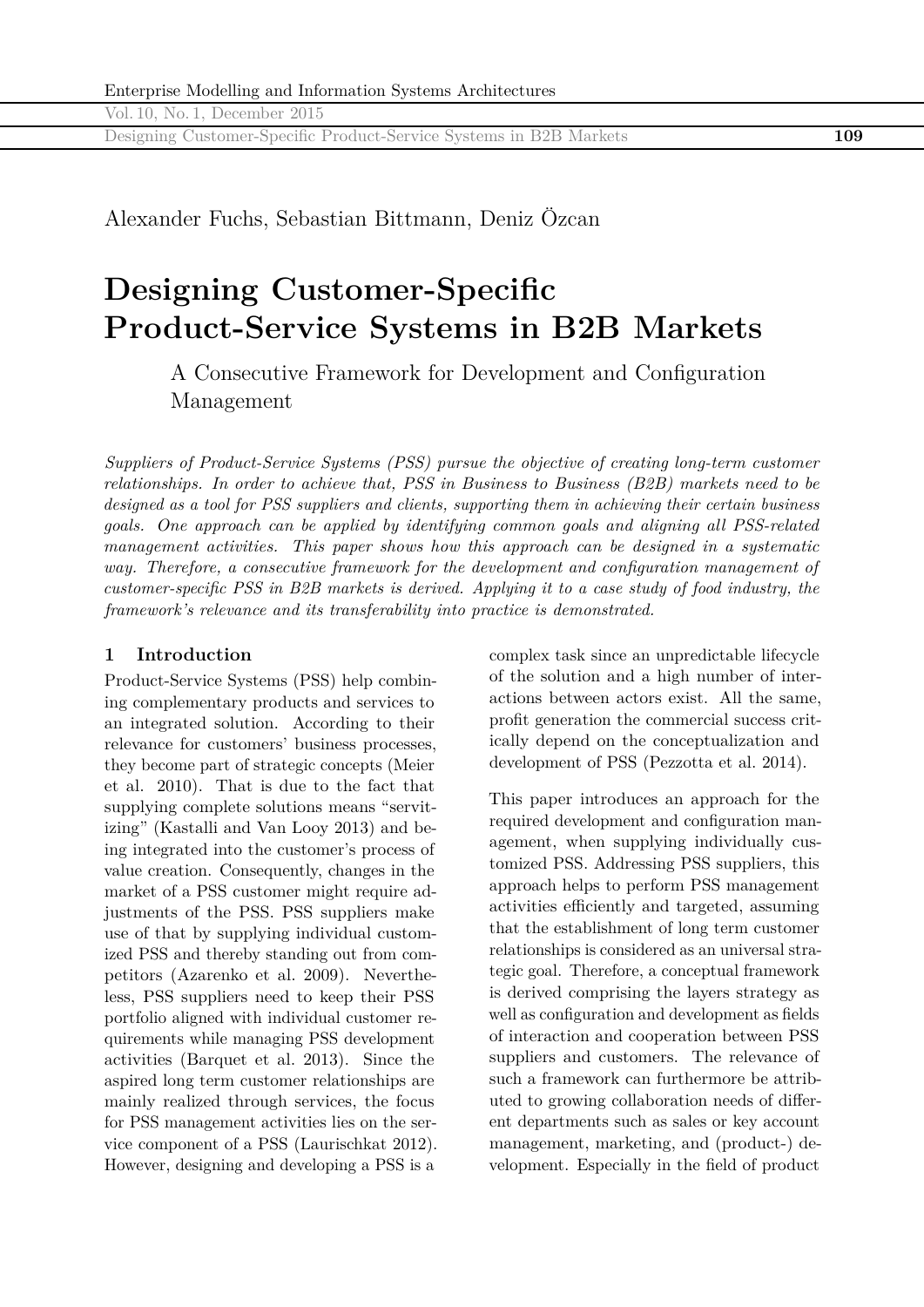|  |  | Enterprise Modelling and Information Systems Architectures |
|--|--|------------------------------------------------------------|
|  |  |                                                            |

Vol. 10, No. 1, December 2015 **110** Alexander Fuchs, Sebastian Bittmann, Deniz Özcan

development the application of standardized instruments like market analysis and representative surveys is problematic if the focal point in Business to Business (B2B)-relations lies in customer-specific requirements.

This article is structured as follows. Section 2 introduces the methodology we have used to conduct our research. Section 3 investigates key-account-specific PSS, focussing on customer-specific PSS and the pertinence of PSS in B2B markets. Section 4 deals with management aspects of PSS in B2B markets, providing five fundamental design hypotheses and connecting them within a consecutive framework. Transferring the results into practice, we apply our framework within a case study of the food industry presented in section 5. Followed by a discussion in section 6, we reflect our results with respect to related work and further PSS-related methodologies. Section 7 draws conclusions from our research approach and gives an outlook for further research activities.

# **2 Research Methodology**

The research presented in this paper aims at a theoretical placement of the product-service systems concept in B2B segments. Most of the literature investigating in the research field of PSS mainly focus on the design of PSS exemplified by manufacturing companies producing cost intensive capital goods and providing product-related services, like field service (Aurich et al. 2009; Niemöller et al. 2014). Only little research has been done, regarding the design and configuration of PSS as a function of their placement in B2B or B2C markets. Indeed, this virtuality affects the product and service development of the PSS provider since in B2B markets the customer is not always the final consumer which pays for a traditional product (Isaksson et al. 2011). Employing the concept of explanatory theory according to Gregor 2006 a framework

is derived serving as a point of origin to situate the domain of PSS management in B2B markets. The framework will provide theoretical insights in order to provide a knowledge base about how the management of PSS for key accounts can be implemented in enterprises. The latter claim is validated by applying the framework in an explanatory case study (Oates 2006).

The research framework was constructed considering three different aspects of epistemology, especially in the field of information systems research. These three aspects are the proceeding, the role model and the artefact. Overall, the research approach is construction orientated so that it is essentially supported by the spectrum of design science (Hevner et al. 2004). Because of the low availability of references that examine PSS within B2B markets in a design science manner, a proposition for proceeding design-science-orientated research was selected, which enables a general view and a possible customization (Peffers et al. 2007). Furthermore, since this research was targeted as collaboration between theory and practice, the role model follows the scientific approach of action-design research (Sein et al. 2011). Therefore, the roles "Researcher", "Practitioner" and "End-User" were included. The ultimate aspect refers to the type of artefact, which should be targeted as research result. On account of the intense communication between the different participants, a conceptual model was chosen for representing the respective framework (March and Smith 1995; Hevner et al. 2004). Next to the commitment on a conceptual model, it was decided that the possibility of deriving meaningful action for both academic research and practice is a mandatory requirement for the model. The different aspects are integrated as outlined in Figure 1.

The research process begins with the identification and motivation of the research problem. This step triggers the definition of objectives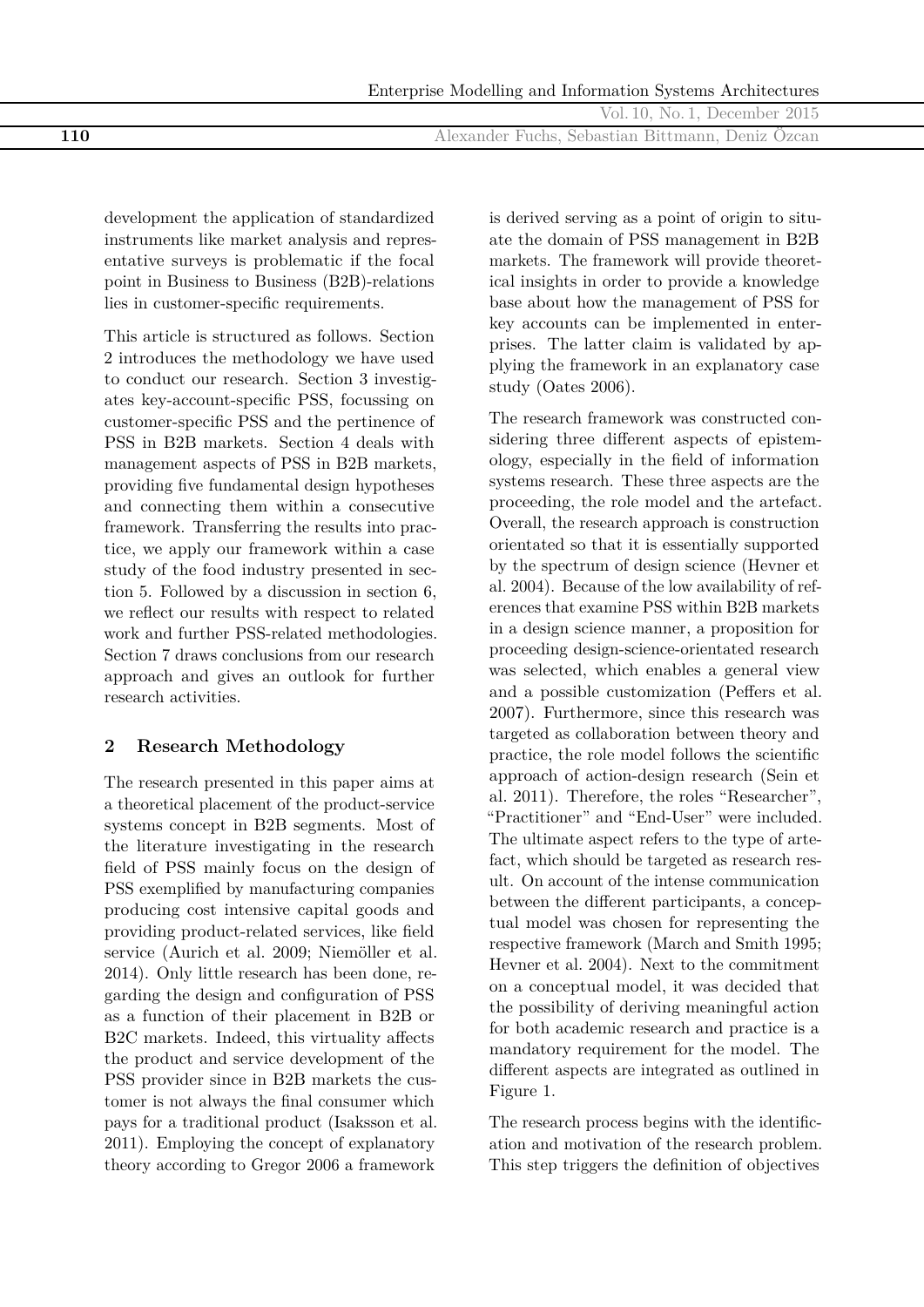Designing Customer-Specific Product-Service Systems in B2B Markets **111**



*Figure 1: Process model of the research process, associated research artefacts and roles*

of the solution, which was acquired in conjunction between the researchers and practitioners. Within these steps, hypotheses, namely requirements for developing an according framework for PSS development and configuration in B2B markets were specified (c.f. Section 4.1). In the subsequent step design and development, the framework was derived (c.f. Section 4.2). The end-users were included into the design process within the steps demonstration and evaluation. The demonstration was performed within the business context of the practitioner. Based on the feedback of the end-users, the setting for a specific case study was derived, which is part of the evaluation phase (c.f. Section 5). Throughout the steps, the framework was iteratively refined based on insights of the researchers and practitioners.

# **3 Key-Account-Specific Product-Service Systems**

## **3.1 Customer-Specific Product-Service Systems**

PSS emerge from the combination of products and services that form an additional value, often called "solution", when put together. While a product is characterized by its material attributes, a service encompasses the intangible components of value creation. Altogether, these elements and their mutual relations build a system (Baines et al. 2007). A wide variety of PSS is seen in practice today and attended in academic literature (Boehm and Thomas 2013) as well as in standardization outputs from the German Institute for Standardization (DIN), e.g. Publicly Available Specification DIN PAS 1094 "Product-Service Systems – Value Creation by Integrating Goods and Services" (Thomas and Brocke 2009) or DIN SPEC 91294 "Use Cases for Mobile Assistance Systems in the Field of Technical Customer Service" (Nüttgens et al. 2014). The tendency to integrate material assets with services is caused by increasing global competitive pressures and rising customer requirements. In order to meet the objectives of setting apart from competitors, companies need to develop customized solutions which strengthen their competitiveness and maintain sustainable long-term customer relationships (Berkovich et al. 2011). This provides the opportunity to see new strategic market opportunities, market trends and developments (Mont 2002). The embedding of services into a product lifecycle enables the producer of products to add value to the underlying products (Tan et al. 2007). However, there are certain aspects of interdependencies within the product lifecycle phases of PSS which need to be considered while providing PSS. Figure 2 demonstrates the product lifecycle of a customer-specific PSS according to Laurischkat 2012.

External network partners supplying intangible assets such as services need to be identified within the phase of PSS-potential constitution and coordination. Within this phase, the division of work takes place if both components of the PSS is not provided by the same company. These network partners also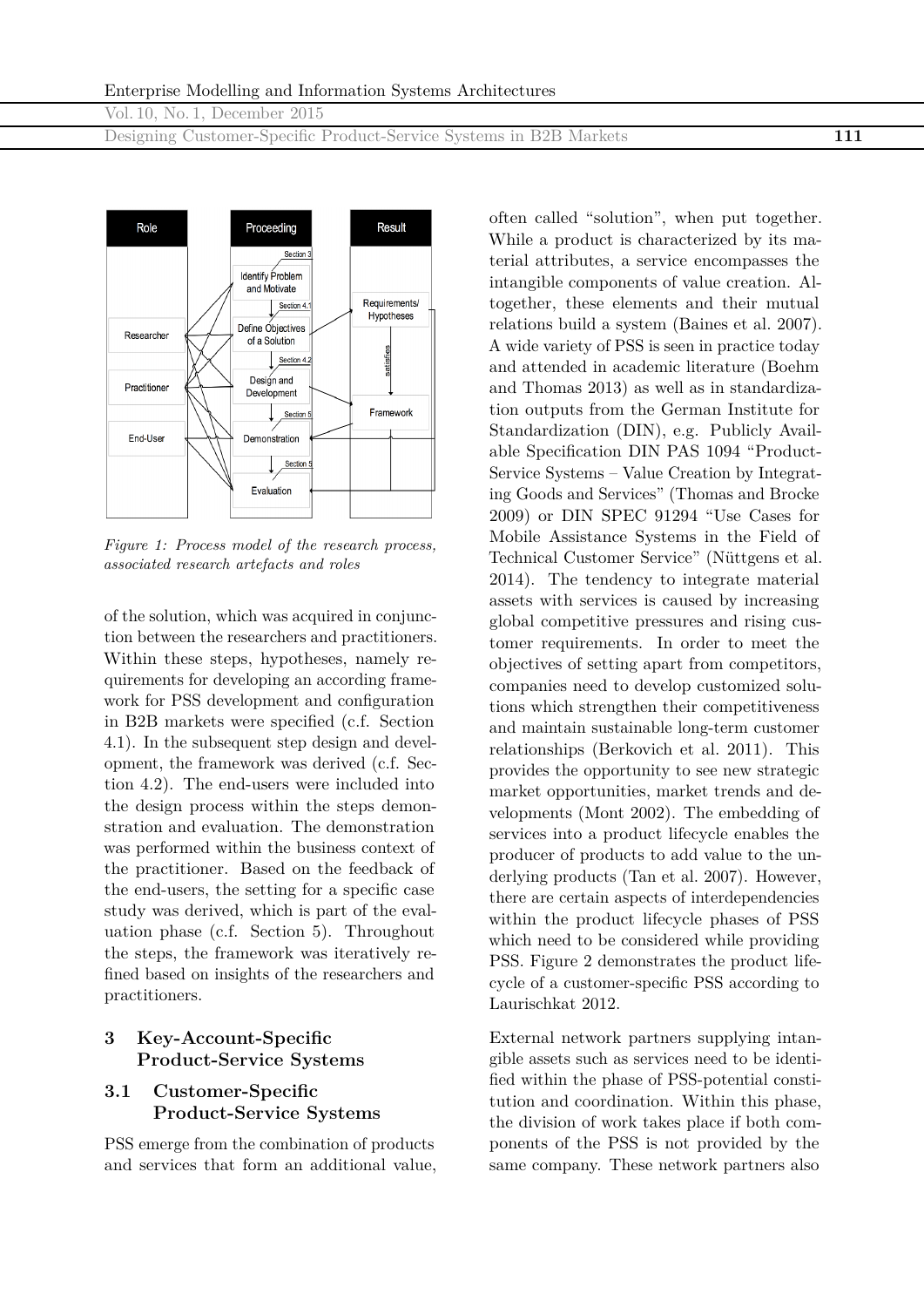

*Figure 2: The customer-specific PSS lifecycle (according to Laurischkat 2012)*

have an effect on the development phase of the PSS, which needs to be aligned to their service portfolio. This is the phase where the integration of different competences and services actually happens (Laurischkat 2012). In the case of a customer-specific PSS, the customer's perspective needs to be considered throughout the whole product lifecycle. Analyzing the customer's requirements and aligning the service offers of all participating actors, the PSS supplier needs to develop a PSS in a needs-oriented and customized way (Gruenblatt 2010). Integrating the customer as early as possible into the scheduling phase and, further on, into the development phase, is a significant premise for success (Baines et al. 2007). Moreover, the PSS provider needs to integrate all participating actors (network partners), establishing a synergetic partnership in the process of value creation and service delivery.

## **3.2 Product-Service Systems in B2B Markets**

While PSS designed for anonymous customer markets focus on general satisfaction of customer needs (Thomas et al. 2008), PSS that address B2B markets require the analysis of specific demands in order to realize particular benefits and advantages for business clients.



Vol. 10, No. 1, December 2015

*Figure 3: PSS in the context of a supply chain partnership*

A crucial characteristic that separates B2B markets from Business to Consumer (B2C) markets is the relatively little number of buyers and their tendency to purchase higher amounts (Serve et al. 2002). Large buyers within B2B markets (key accounts) tend to play a more important role in a PSS provider's business model since their loss or recovery may cause major implications for business relations. Therefore, vendors are willing to invest into the process of creating and maintaining relationships to key accounts (Easton and Araujo 2003). While the buyer site of a B2B relationship focuses on service delivery for anonymous customer markets, the supplier site performs for a specific market segment, containing commercial buyers solely. Service offers are extensively evaluated by demanders, before establishing a cooperation with the supply site (Kittinger 2011). This sort of collaboration which is also called "vertical cooperation" allows an optimization across different levels of a supply chain (Gruenblatt 2010; Pawar et al. 2009). From a PSS supplier's point of view, who needs to consider his client's interest in fulfilling end-customer needs (Meier et al. 2010), the process of requirements analysis gains a new dimension  $(c.f. Figure 3).$ 

Consequently, PSS suppliers need to integrate not only their own sales strategy principles but also those of their clients into the process of PSS development and configuration (Manzini and Vezzoli 2003). This strategy is inherent in common approaches of PSS engineering. A B2B relationship in this particular

**112** Alexander Fuchs, Sebastian Bittmann, Deniz Özcan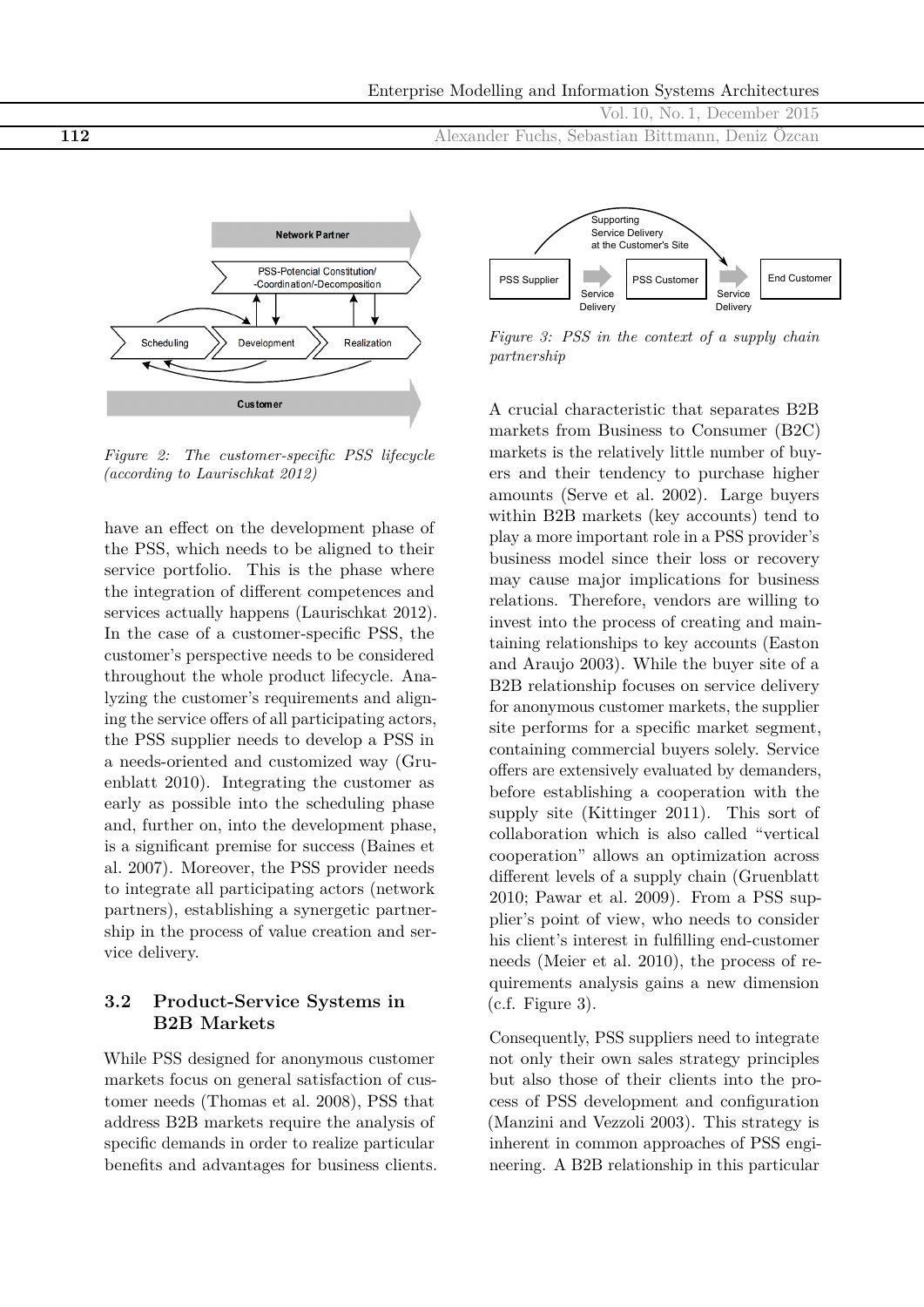Designing Customer-Specific Product-Service Systems in B2B Markets **113**

case can be seen as a socio-technical system which is characterized by interdependencies between product, service and participating actors (Meier et al. 2010).

# **4 Development and Configuration Management of Product-Service Systems in B2B Markets**

Based on the previous explanations and theoretical considerations, five design hypotheses for the management of PSS addressing commercial customers are deduced in the following section. Based on this, the hypotheses are transferred into a consecutive management framework.

# **4.1 Design Hypotheses for the Management of Customer-Specific Product-Service Systems**

Winning new customers is often harder than maintaining existing customer relationships. This occurs particularly in B2B markets where products and services have customer-specific characteristics and therefore cause high development efforts. The smaller the potential client base is, the more a PSS supplier is forced to focus on only few accounts. This leads to the following hypothesis:

**Hypothesis 1** *Establishing long-term customer relationships is an universal strategic goal of PSS suppliers in B2B markets.*

Long-term business relationships can only exist if both the supplier and its client reap benefit from the relation. This is only possible if the relationship corresponds to both partners' strategic principles. Therefore, the design of PSS must adapt mutual and strategically relevant goals of a PSS supplier and its client. It is important to operationalize strategic goals, ideally making them measurable. Measurable goals provide more precise requirements for

PSS design. By their observation conclusions for further development and configuration of existing PSS may be drawn. Thus, a PSS supplier's task is to support its client reaching mutual (operational) goals by configuring an adequate customer-specific PSS. If he succeeds, the concerned PSS - and therewith the customer relationship - gains strategic importance for the PSS customer who advances in realizing his strategy by accomplishing corresponding operational goals. This holds if operational goals are derived from strategic goals. Thereby, the customer relationship is strengthened by making the PSS supplier become a long-term partner and thus achieving his own strategic goal. This conclusion provides the following hypothesis:

**Hypothesis 2** *The design of PSS needs to be aligned with (ideally operative) goals, which are derived from either partner's strategy and which represent the PSS-associated value proposition.*

Due to possible changes in the customer's environment and possibly in the field of a concrete PSS application, continuous observation is necessary in order to verify if the value proposition is held. If goal achievement is compromised or threatened, reconfiguring the PSS makes it possible to counteract. Since the development of new service or product features is normally costly and time-consuming, it cannot be applied as a short-term countermeasure:

**Hypothesis 3** *The value proposition of the provided PSS needs to be observed continuously. In the case of divergence, short-term countermeasures can be launched by reconfiguring the PSS.*

As globalization progresses, companies are exposed to increasing competitive pressures,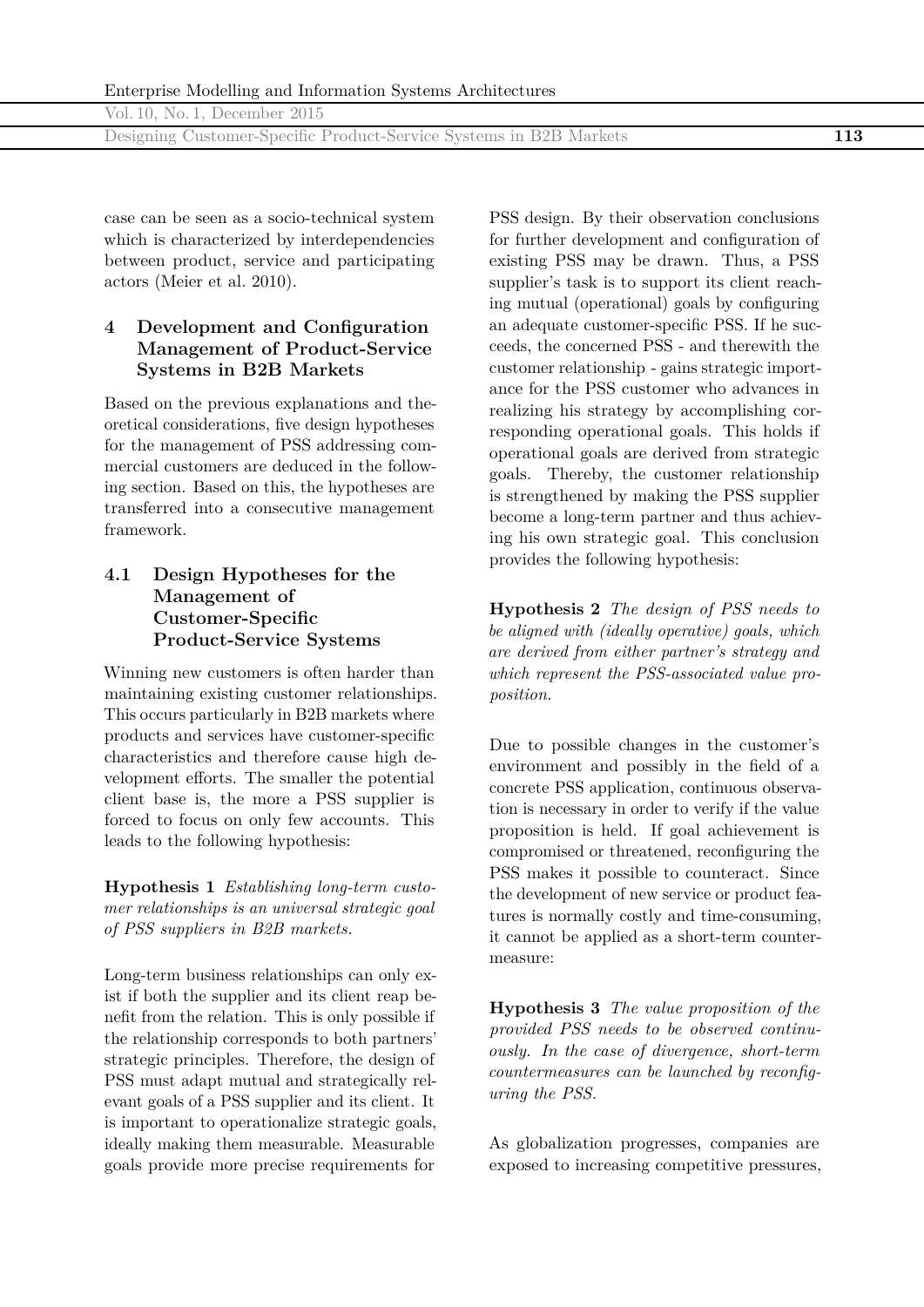Enterprise Modelling and Information Systems Architectures

Vol. 10, No. 1, December 2015

**114** Alexander Fuchs, Sebastian Bittmann, Deniz Özcan

challenging them for creating innovative solutions. Surviving these challenges in the longterm means to adapt shifting customer requirements on the one hand while realizing new technological advancements and integrating them into the PSS portfolio on the other (Spiller 2012). This implies that missing trends can threaten existing customer relationships. Thus, in order to preserve long-term customer relationships, continuous adaption and optimization of PSS is required (Morelli 2002). Ideally, innovations are evolved and integrated into the PSS portfolio within this process. Thus, the management of development and innovation activities is of great importance:

**Hypothesis 4** *The management of PSS needs to be conducted predictively in order to identify shifting customer requirements and emerging technological advancements that can be integrated into the existing PSS portfolio in atimely manner.*

The provision of services gains more importance in global businesses as a further channel for generating added value. In this context, knowledge intensive services are of particular interest, since they serve as a basis for innovation and modernization. This applies especially in the case of IT-based provision of knowledge intensive services. This principle can be transferred directly to the service component of PSS. The relevance of information systems regarding PSS development has been worked out by Morelli 2002 and Mont et al. 2006. In conclusion, the following hypothesis can be confirmed:

## **Hypothesis 5** *Information systems play an important role in terms of creating innovations within the service component of PSS.*

In the following section, the five design hypotheses are brought together within a framework with the aim to form a solid foundation for classifying PSS-related management activities from a PSS supplier's perspective.

# **4.2 A Consecutive Framework for Development and Configuration Management**

The design of the following framework underlies the former mentioned hypotheses and focusses on three main layers which are relevant for corresponding management activities (c.f. Figure 4). As a first step, the strategic goals of both the PSS supplier and the PSS client need to be determined. Thereby, the establishment of long-term customer relationships is assumed as a strategic goal of the PSS supplier. Based upon the identified strategic goals, mutual and appropriate operative goals must be derived (strategy alignment) (Avison et al. 2004). They form the basis for configuring and applying a customer-specific PSS (configuration management) and thereby supporting the client to achieve his goals. As value proposition and goal achievement is the key for success and long-term customer relationships, the supplier's task is to observe the PSS performance continuously. In case of deviations regarding goal achievement, the configuration needs to be adjusted in agreement with the client. Where necessary, network partners need to be involved. Since it is conceivable to exchange network partners during reconfiguration, they play a minor role with respect to the main actors. Therefore, they are not depicted in the framework. Continuous development management, which needs to be conducted by the PSS supplier, ensures that relevant technological advancements or variations in the customer's requirements are identified in early stages. Decisions about the adaption of new technologies or about the development of new product or service features will be made by the PSS supplier, considering strategic and economical aspects. Ideally, innovations are created and integrated into the PSS portfolio, strengthening the company's competitiveness. In the context of development management, only the roles of PSS supplier and customer are distinguished in order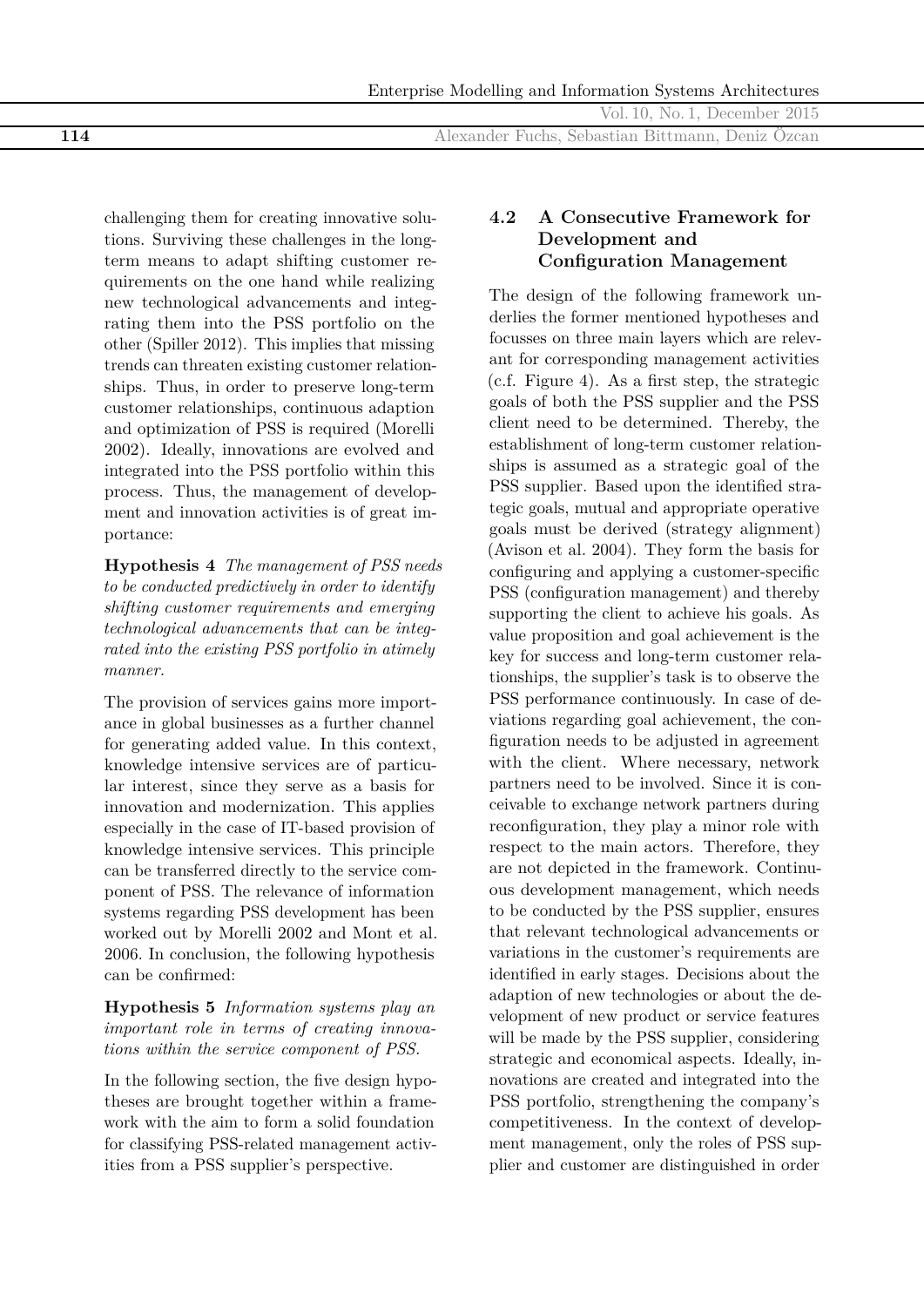Designing Customer-Specific Product-Service Systems in B2B Markets **115**



*Figure 4: A framework for PSS development and configuration management*

to protect development activities from possible limitations caused by external network partners. However, this is not intended to exclude the possibility of positive impulses from external network partners.

PSS management needs to be considered in the context of lifecycle management (Goedkoop et al. 1999). This makes it necessary to regard the PSS related management activities in the phases of service definition, service delivery and service elimination. In the sphere of strategy alignment, the determination of operative goals and a corresponding value proposition can be seen as an abstract service definition. The proposed value gets delivered by applying an appropriate PSS at the customer site. In case a PSS is not or no longer able to fulfil the defined value proposition, it needs to be eliminated (Gounaris et al. 2006). In this case elimination is seen as a strategic measure, reflecting how resources can be more effectively reallocated.

For configuration management, detailed service specifications are needed as it is important to focus on concrete issues in this process. This requires the consideration of real

resources like available product and service features as well as the availability of network partners and their actual capacity as well as their potential to perform. In that respect, service definition implies to plan a PSS including its configuration details and required supply chain partners while service delivery involves the execution of this specific task. Furthermore, customer requirements or environmental circumstances might change over time (Thomas et al. 2008). Therefore, the elimination of ineffective products or services respectively product or service features - or existing cooperation with network partners must be taken into account as a necessary option in order to maintain overall service effectiveness and economy.

In the area of development management, service definition denotes the identification of relevant technological innovations and market trends and, even more important, their concrete implications on the existing PSS portfolio. In this way, PSS suppliers aim to generate valuable research results. With respect to that, service delivery denotes the application of search results by integrating new or enhanced products and services into the portfolio, anticipating innovative technologies and the latest market trends. According to the special character of PSS, particularly the integration of products and (complementary) services itself is the key for innovative approaches opening up new market potentials. Similarly to the formerly described management layers, service elimination needs to be considered as an associated process of its own, since there might be development findings and outcomes that sustainably fail in creating market potentials.

Providing general guidelines, the proposed framework serves as a basis for structuring PSS related management activities. Hence, it can serve as a tool for implementing PSS portfolio management, including customerspecific characteristics. In the following, the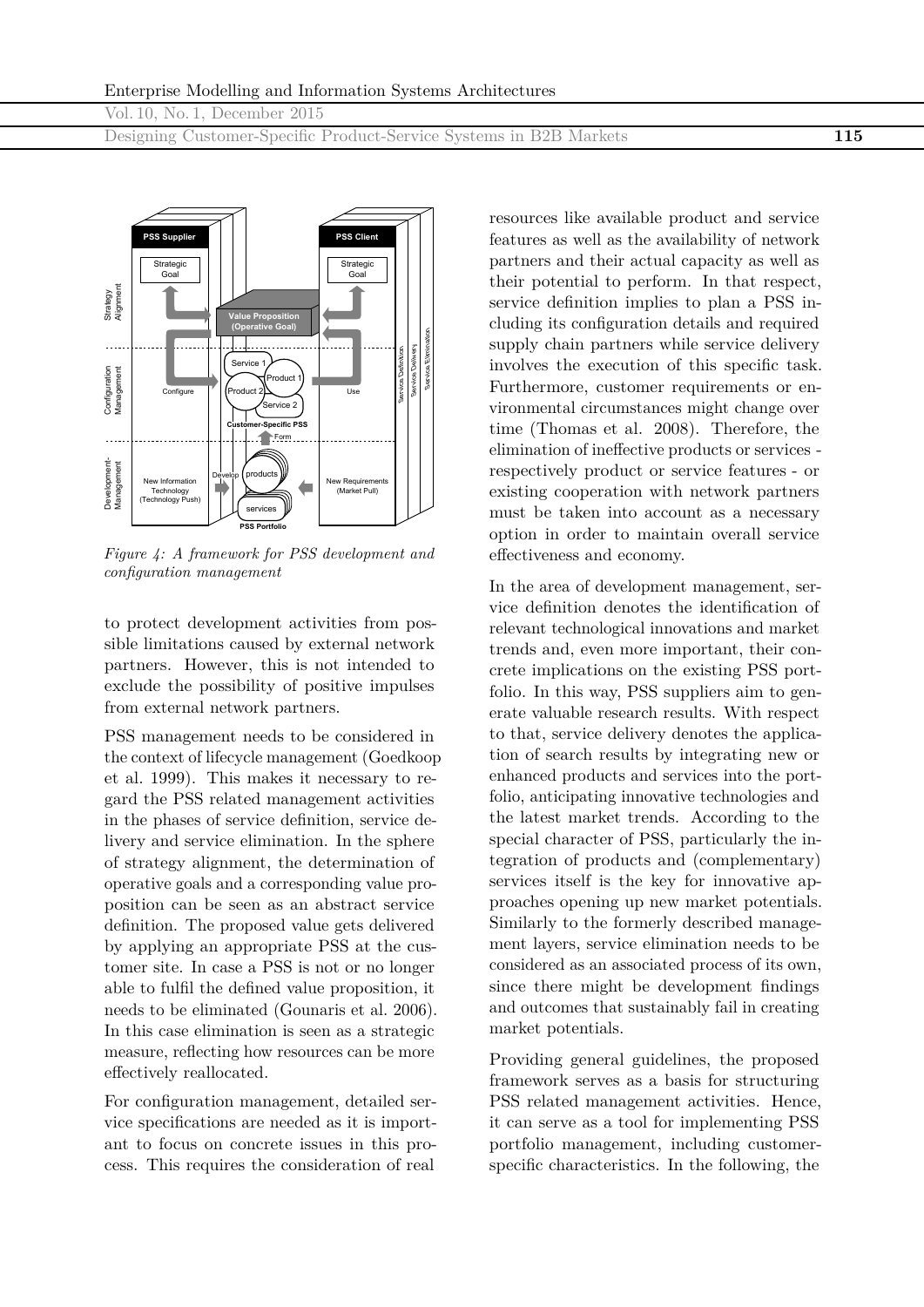|  |  |  |  |  | Enterprise Modelling and Information Systems Architectures |
|--|--|--|--|--|------------------------------------------------------------|
|--|--|--|--|--|------------------------------------------------------------|

Vol. 10, No. 1, December 2015 **116** Alexander Fuchs, Sebastian Bittmann, Deniz Özcan

application of the framework is demonstrated by a case study of the food industry.

# **5 Case Study**

# **5.1 Company Description**

Spices & Delicatessen Inc. (S&D) is a leading vendor of spice and delicatessen products in Germany, comprising a portfolio of more than 3.000 articles (name and specific data have been anonymized). A range of 100.000 up to 200.000 products get shipped daily to Germany's food retail branch network, which includes over 30.000 locations. In addition, S&D offers specialized services for its customers, including logistic and merchandising tasks like distribution, replenishment, rack jobbing, tagging of goods and return management.

# **5.2 Application of the Framework 5.2.1 PSS Portfolio**

S&D serves most of the approximately over 30.000 retail stores, as its products are included in the basic portfolio of most retailers. Product ranges and appropriate shelves can be customized individually, consulting S&D's customer service for portfolio conception. A major activity is given by the disposition of goods. With respect to regional and seasonal criteria, the right order quantity needs to be determined for each product before submitting the purchase order. Having placed an order, goods are shipped to retail stores by transport service providers (distribution). After the arrival, the goods have to be put into the retails shelves (stock replenishment). In the case of initial stocking or changes in the assortment, goods tagging is required. This makes it necessary to replace shelf bars, including each product's price and EAN (European Article Code). For replenishment and related work, S&D engages rack jobbing service providers that have to be supplied with specific know how and equipment. Overall, S&D delivers a hybrid service bundle consisting of products and complementary services for the supplied retail stores.

# **5.2.2 Strategy Alignment**

Limited shop space needs to be used as efficiently as possible, in order to ensure profitability across the retail branch network. As a consequence, the utilization of space is a key aspect for assortment planning. The assortment is defined as the entirety of all products being offered by a retailer at a specific point of time. The assortment needs to be configured in order to maximize sales productivity per area (revenue per square meter). This assumes that the area elasticity of each product is known. This ratio indicates how much the revenues of an article increase (at the cost of remaining articles), when being presented in higher quantities. Since area elasticity is generally unknown and needs to be estimated, assortment planning and optimization is difficult.

The establishment of long-term relationships or respectively the positioning as a strategic partner can be seen as a primary goal of S&D as it is a way for maximizing revenues and achieving growth objectives. S&D's revenues depend on the achieved area productivity. Assuming a constant assortment and thus a constant demand of area, increasing area productivity implicates higher revenues for S&D products. Furthermore, retailers are likely to place higher quantities of S&D products, the higher their area productivity is, which again leads to higher revenues. This connection can be used for defining a common objective or, respectively, a service that S&D must deliver: increasing the area productivity of S&D products.

# **5.2.3 Configuration Management**

High area productivity is difficult to achieve for retailers, as optimizing assortments and especially product disposition requires deep knowledge of S&D's products and the particular demand for spice products. Stock replenishment is time-consuming, since high numbers of products are placed in small areas. For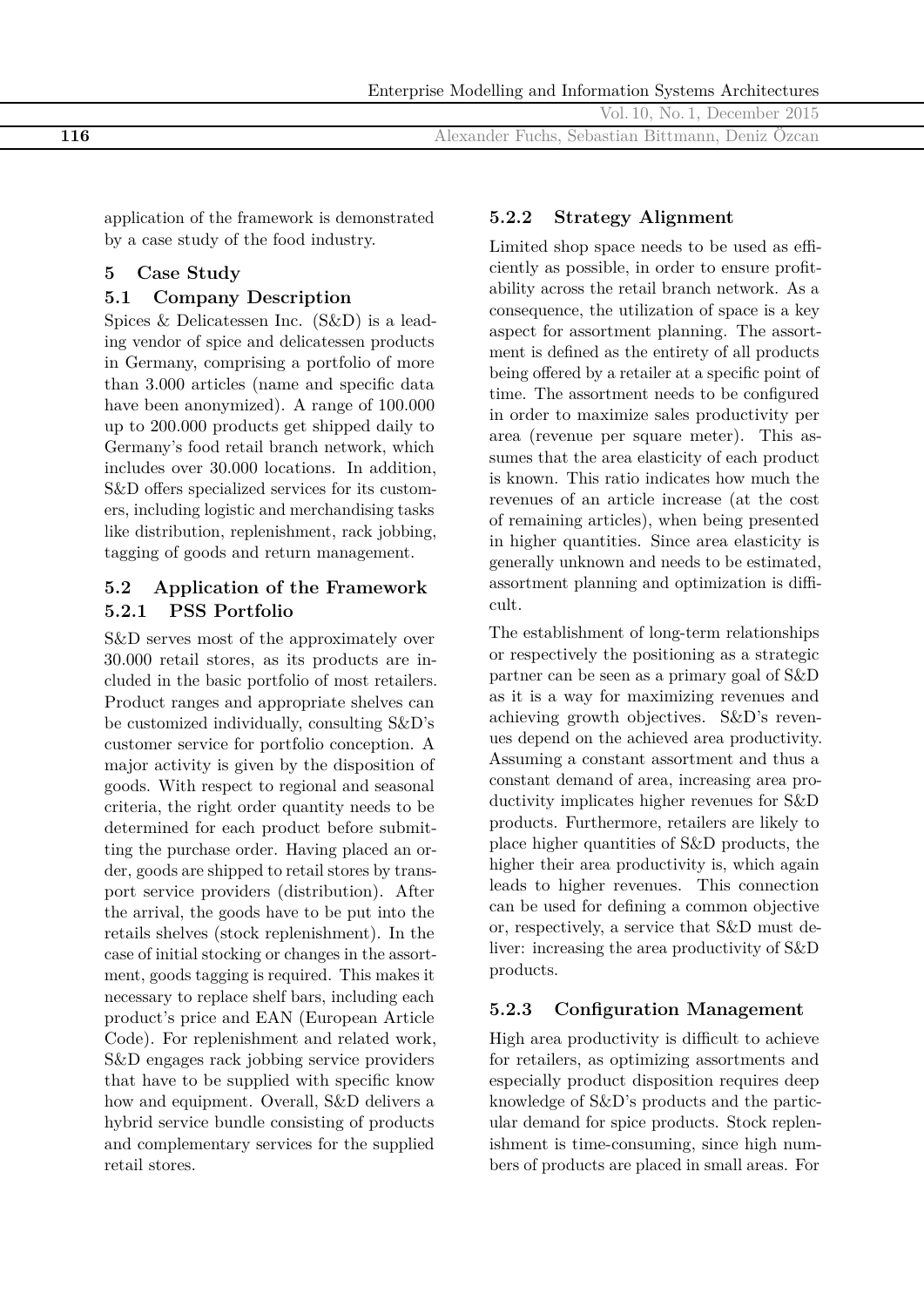Designing Customer-Specific Product-Service Systems in B2B Markets **117**

retailers who do not want to face the details of that certain market niche, this service can be delivered by S&D itself, based upon its product-specific market know how. However, S&D doesn't want to achieve the goal of maximizing area productivity at all costs. As an example, reducing the assortment by eliminating low selling products while reducing the needed area would lead to increased area productivity, assuming that no loss of attraction is caused by this action. This would cause revenue losses, and thus conflict with S&D's goal of maximizing revenues. From S&D's point of view, the maximization of area productivity shall apply on condition that revenues stay constantly or even increase. This is only possible if the number of placed products does not decrease e.g. by replacing low-selling products through high-selling ones or through the addition of new top sellers. S&D is interested in building long-term relationships with its customers. Therefore, the offered services need to resolve potential conflicts with respect to the economic interests of both business partners. Hence, it is necessary to define service levels and constraints. This helps to configure the PSS appropriately and thereby deliver services as defined (c.f. Table 1).

S&D's service for assortment planning and configuring individual product shelves within a portfolio conception (service 1) directly addresses the maximization of area productivity. S&D uses its knowledge regarding regional and seasonal determining sales factors when providing consulting services to its customers. Based on that, the design of individually customized, optimized shelves makes it possible to place more products per area, maximizing area productivity. At the same time, S&D secures a minimum amount of products being placed, depending on the selected shelf type, supporting its own revenue goals. Overall, an agreement concerning the business partners' cooperation is made and can be adjusted by

the number, size and internal configuration (assortment) of the selected product shelves.

Disposition (service 2) is a further service offered by S&D. This service requires productspecific sales knowledge, including regional and seasonal determining factors. Too low order quantities lead to out-of-stock situations and imply revenue losses whereas overestimated order quantities create over-inflated costs of working capital. Despite of that, the risk of exceeding the date of durability increases, provocating returns. This shows that variations from the optimal order quantity lead to suboptimal stock situations and decrease area productivity. Therefore, S&D engages specialized service staff, using product-specific sales knowledge when making order decisions. Thus, using the disposition service creates value for either of the business partners.

Goods distribution (service 3) includes shipping directly to the retail shops. By accessing this service, retailers can free themselves from reserving central warehouse, commissioning and shipping capacities. Depending on a retailer's central warehouse capacities and his overall supply chain strategy, this may reduce costs, since the certain category of spice products includes numerous articles. Area productivity is affected by distribution services, in so far as misperformances (e.g. insufficient delivery reliability, caused by delayed or incomplete shipments) have a negative impact on it. Keeping that in mind, retail companies can choose freely to consume or discard the service.

Stock replenishment goods tagging and return management (service 4) can be seen as a basic service bundle without necessarily having its own strategic character. Nevertheless, S&D offers this service in order to complete its overall service portfolio. Accessing all offered services (1 to 4), supplying sales space and encashing product purchases are the only remaining activities a retailer needs to conduct.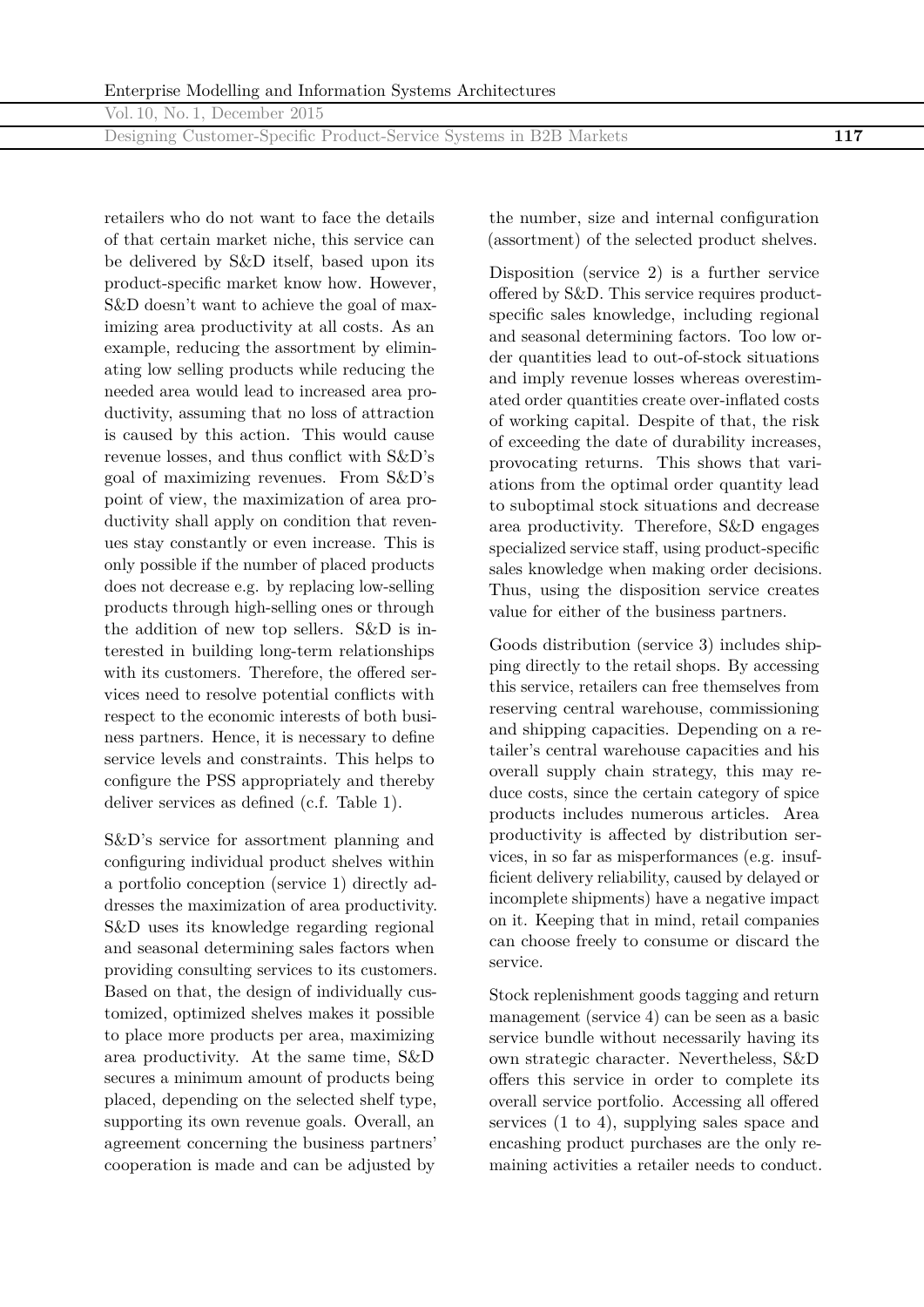**118** Alexander Fuchs, Sebastian Bittmann, Deniz Özcan

|   |                         |                                                                              |                                                                                    | Service Definition                                      | <i>Service Delivery</i>                                                           |
|---|-------------------------|------------------------------------------------------------------------------|------------------------------------------------------------------------------------|---------------------------------------------------------|-----------------------------------------------------------------------------------|
|   | Service                 | Value<br>Proposition                                                         | Service Level                                                                      | Constraints                                             | Action                                                                            |
|   |                         |                                                                              |                                                                                    |                                                         |                                                                                   |
| 1 | Portfolio<br>conception | Area<br>productivity                                                         | Concrete<br>area<br>productivity,<br>e.g.<br>$\left[\frac{1}{2}\right]$ /day       | Minimum number of<br>products placed, min-<br>imum area | Plan and optimize<br>assortments, design<br>and ship optimized<br>product shelves |
| 2 | Disposition             | Area<br>productivity                                                         | Visiting frequency, or-<br>der frequency                                           | Access to market in-<br>ventory                         | Continuous stock op-<br>timization and order<br>management                        |
| 3 | <b>Distribution</b>     | $\rm No$<br>central<br>warehouse<br>capacities<br>needed                     | Delivery<br>time,<br>transport<br>service<br>contractor, pallet or<br>packet types | Goods<br>receiving<br>times                             | Warehouse manage-<br>ment, goods pick-<br>ing/packing and ship-<br>ping           |
| 4 | Replenishment           | Full<br>service<br>level (in com-<br>bination with<br>remaining<br>services) | Visiting frequency                                                                 | Access<br>retail<br>to<br>stores/point of sale          | Goods replenishment<br>and tagging, goods re-<br>turn management                  |

|  |  |  |  |  |  |  | Table 1: S&D's offered Services and Value Propositions |
|--|--|--|--|--|--|--|--------------------------------------------------------|
|--|--|--|--|--|--|--|--------------------------------------------------------|

As a key performance indicator (KPI), area productivity is constantly observed by S&D. By integrating data from underlying information systems, S&D tries to determine this KPI as precisely as possible. In case of deviations, taking countermeasures is possible through reconfiguring assortments and associated product shelves. The latter particularly allows adjusting the required sales area and thus influencing the indicator of area productivity directly.

In conclusion, it becomes clear that by supplying a configurable system of products and services, S&D provides a framework for balancing the goals that have been derived from the business partners' strategies. Moreover, S&D's offered services may be used and configured to support goal achievement, addressing the KPI of area productivity directly. Hence, the business partner receives support in the achievement of superior strategic goals which are connected to that certain KPI. Not least because each service is optional, the issues of lifecycle management play an important role,

since each service is being defined, delivered and may be eliminated if no longer needed.

#### **5.2.4 Development**

In order to achieve sustainable success, S&D is investigating opportunities for further PSS development. On the one hand, the identification and realization of technological innovations is needed while, on the other hand, searching for trends and new potentials in the customer's environment is necessary for understanding customer requirements and integrating appropriate solutions into the PSS portfolio. As an example a trend in the retail environment is given by current surveys showing that clean and clear structures in the product presentation simplify the purchase decision and thus can contribute to increase sales performance. Therefore, S&D examines the implementation of so-called category placements. These category placements aim to place appropriate products next to each other from a consumer's point of view (category management). Under the shelves offered by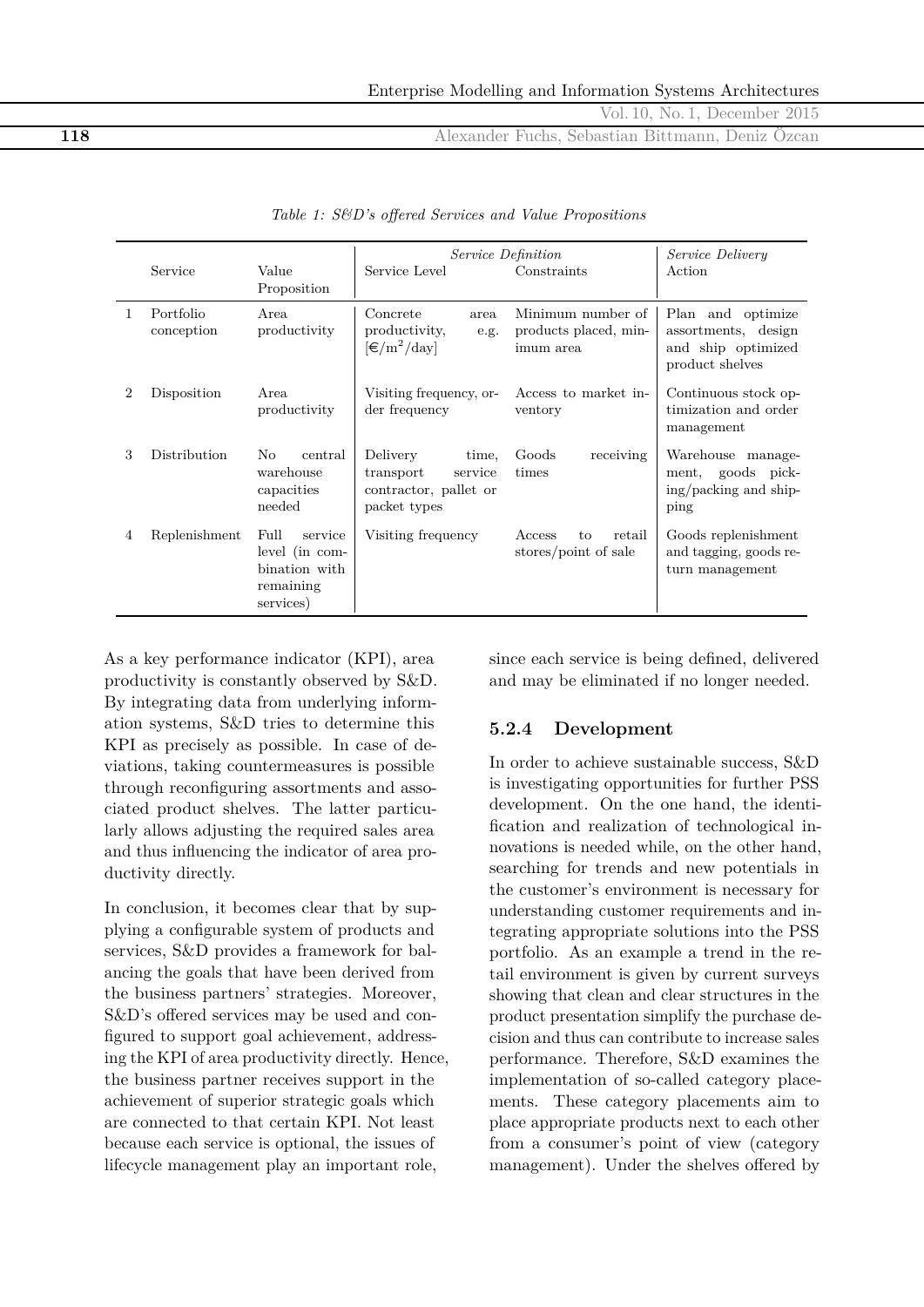Designing Customer-Specific Product-Service Systems in B2B Markets **119**



*Figure 5: Application of the framework in the food retail industry*

S&D, category management could be accomplished by dividing the presentation area into sections in which each section contains one certain product category. This would facilitate the end users' orientation and stimulate composite purchases within different categories (cross-selling). A service aligned to this special goal of cross-selling could consist of the development and placement of appropriate shelves and a measurement of the influence of these concepts on the sales result. This would require the analysis of clearance sales of particular stores in order to identify products belonging together more precisely from a customer view. Out of that, especially coherences can be analyzed that may go beyond the offered product range by S&D so that other food products can be included. The derivable findings out of the analysis can serve as a basis for the design of new shelving and product placement concepts (Figure 5), allowing continuous optimization of product presentation concepts.

Another trend is given by the provision of product specific information and services through the internet, addressing the end customers'

needs. The editorial maintenance of conforming product information websites would be provided by S&D as a service. In this way it is possible to supply potential customers with up to date product content and data, facilitating their final purchasing decision. Examples for this in the food sector would be nutritional information or recipe suggestions with recommendations for the usage of the products. As a further development stage blog or chat services might be provided in order to respond to customer requests, sharing valuable product knowledge over the internet. Moreover, recommendations for composite purchases ("Customers who bought this product are also interested in ...") can be given in order to generate additional sales incentives and thus to encourage the achievement of the partners' objectives regarding sales and area productivity. To achieve all this in an easy and efficient way, S&D places Quick Response (QR)-Codes on product packages. Each of them encode a specific URL, directing the customer to the corresponding product website when scanning it with a smartphone. The concept of QR codes originally has been invented in 1994 in the context of vehicle and car parts tracking. The application of this technology in the consumer market started in 2011, helping to connect physical and virtual world.

Upon closer examination of the service component offered by S&D it is noticeable that some services are very knowledge-intensive. Thus, the disposition of the products requires knowledge about seasonally and regionally dependent demands of end customers at the point of sale. Although the rack jobbers engaged by S&D have product- and marketspecific knowledge and experience, which they consider for their scheduling decisions, it would be conceivable to improve decision quality furthermore by providing information on product and market-specific historical clearance sales in real time. This could be achieved through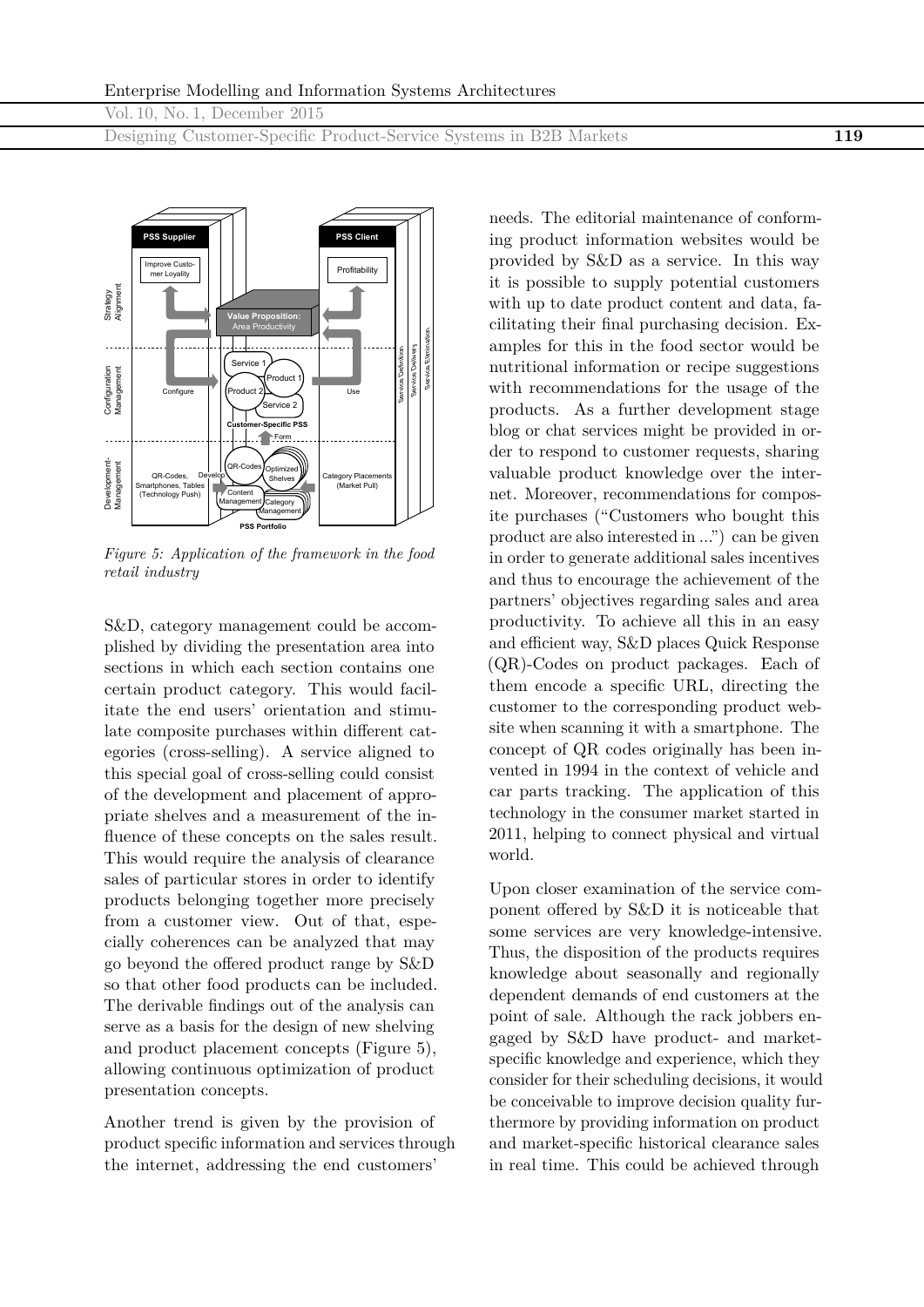|     | Enterprise Modelling and Information Systems Architectures |
|-----|------------------------------------------------------------|
|     | Vol. 10, No. 1, December 2015                              |
| 120 | Alexander Fuchs, Sebastian Bittmann, Deniz Özcan           |

mobile devices used in the ordering process. In this regard, information technology would be an enabler for the implementation of a process innovation.

Also, consulting activities regarding the product line design represent a further knowledgeintensive service. These could be supported by information systems that allow an easy and intuitive configuration of product ranges and matching shelving systems. Ideally, applications like that need to be able to run on mobile devices so that those can be used as a presentation tool in sales and consultation conversations. Overall, the contribution and importance of information systems in the further development of innovative processes and services becomes clear. All these aspects are investigated systematically by S&D as part of the PSS development.

### **6 Discussion**

This paper presents an integrated and consecutive framework for designing PSS in the context of B2B markets. As the field of PSS is complex, respective research approaches tackle various areas including engineering, coordination, management and alignment. Hence, the approach of conceptual modeling by using enterprise modeling frameworks (Jorysz and Vernadat 1990; Vernadat 2002) on this topic is an obvious instrument at a first glance. In fact, common enterprise modeling frameworks are capable of providing modeling artifacts and even languages for the conceptualization of products and services. However, as qualitative requirements with respect to PSS in B2B scenarios only play a minor role in the existing formal approaches, the don't help solving the problem this paper deals with. Such formal approaches are rather applicable in the context of artificial intelligence for example, particularly with the usage of agents for developing and configuring PSS (Wang et al. 2009; Tso et al. 1999). This would be unrealistic in B2B markets since key accounts require

individual support over a long period of time in complex and unforeseen phases. There are several other common examples of semiformal enterprise modeling frameworks (like Scheer and Schneider 2006 or Frank 2002), which are used for designing integrated information systems in enterprises. Even more specific frameworks exist, supporting the application of modeling languages in dedicated industries or enterprise domains, such as the Trading-H, which conceptualizes modeling in trading industries (Becker et al. 2004). Usually, all of these frameworks provide a wide scale of different aspects and perspectives and therefore don't focus on the specific business scenario presented in this paper.

Although a variety of PSS methodologies exist, most of the conceptualizations are of rigid nature, encompassing only the process steps of problem identification, PSS solution objectives, and furthermore PSS design and development. Particularly in B2C markets, the consumer is often seen in its entirety as a group of customers due to the expenses and complexity of production processes. In clear contrast to that, B2B markets are characterized by individual customers in terms of key accounts, motivating the development of highly customized and specialized products and services. This consequently makes the customer to an integral part within the development and configuration management of customer-specific PSS. As this paper arguments, structuring PSS lifecycle management activities with the aim customer integration is a key factor for creating customer loyalty, fulfilling a defined value proposition and thus making it possible to operate adjustable PSS successfully over a long period of time in the special context B2B markets.

# **7 Conclusion**

This paper shows that PSS suppliers can create competitive advantages by developing customer-specific PSS and thereby differentiate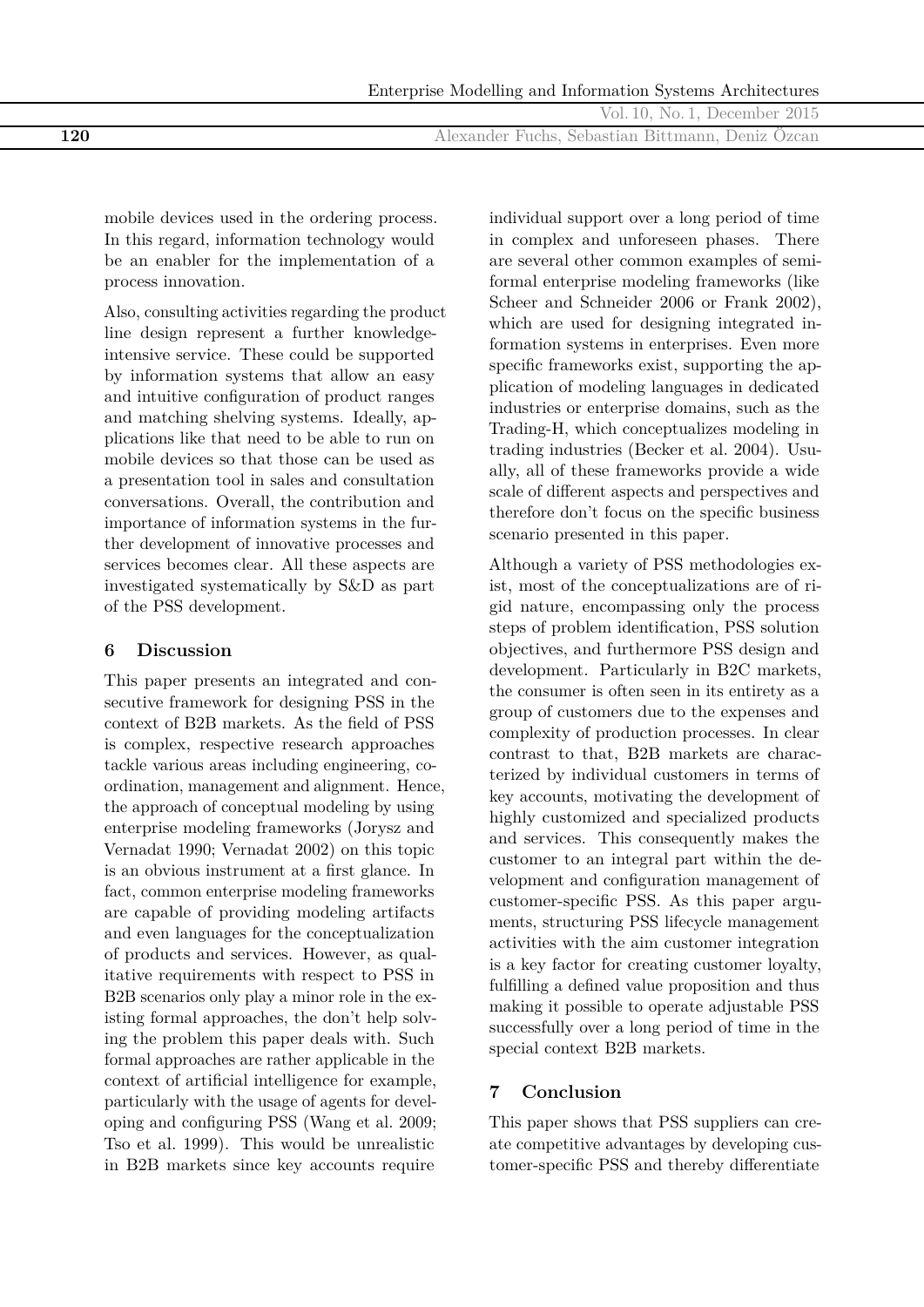Designing Customer-Specific Product-Service Systems in B2B Markets **121**

themselves from competitors. Particularly today, PSS engineering becomes a central subject of business integration and strategic alignment. At the same time, the management of such a service portfolio represents challenges. To meet these challenges, design hypotheses for the management of customerspecific PSS were derived from literature as well as from theoretical and practical considerations. They have been combined within a framework for PSS management, aiming to support PSS suppliers structuring their PSS management activities and aligning them to concentrate on building long-term customers relationships. In order to demonstrate the framework's practical relevance a case study has been presented, fulfilling the roles of PSS supplier and customer with a company from the food industry on the one hand and the food retailing industry on the other. The case study demonstrates the framework's suitability for describing the required development and configuration management activities from the PSS supplier's point of view in this certain scenario. As the framework takes strategic aspects not only on the supplier's site but also on the client's site into account, it can serve the PSS supplier as a basis for creating sales concepts. Due to its descriptive character the framework can also be used for further applications, e.g. for the design of processes and information systems in the context of PSS development and operations.

In order to gain an even more holistic view to PSS-management activities, the inclusion of network partners might be a next step for the framework's further extension. Since the realization of value proposition depends directly or at least indirectly on the performance of the business network partners, it would be conceivable to identify correlations between the value proposition as a central operational goal and the corresponding sub-goals that need to be accomplished by the network partners. In the scenario of the case study, such

a sub-goal would be to achieve on-time delivery, which has to be contrived by a transport service provider as part of the good distribution. This framework has been created out of the combination of five design hypothesis for the management of customer-specific PSS. The validity of the first hypotheses is largely accepted in literature. For the remaining four hypotheses there is no claim to represent an entitlement to universal validity, since only one case is covered in the case study. However, not least because of the theoretically founded derivation, it is conceivable that they can be applied in an identical or similar way in other market scenarios which indicates the framework's practicability.

## **References**

- Aurich J., Wolf N, Siener M, Schweitzer E (2009) Configuration of product-service systems. In: Journal of Manufacturing Technology Management 20(5), pp. 591– 605 [http://www.emeraldinsight.com/10.](http://www.emeraldinsight.com/10.1108/17410380910961000) [1108/17410380910961000](http://www.emeraldinsight.com/10.1108/17410380910961000)
- Avison D., Jones J., Powell P., Wilson D. (2004) Using and validating the strategic alignment model. In: The Journal of Strategic Information Systems 13(3), pp. 223– 246
- Azarenko A., Roy R., Shehab E., Tiwari A. (2009) Technical product-service systems: some implications for the machine tool industry. In: Journal of Manufacturing Technology Management 20(5), pp. 700– 722
- Baines T. S., Lightfoot H. W., Evans S, Neely A, Greenough R, Peppard J, Roy R, Shehab E, Braganza A, Tiwari A, Alcock J. R., Angus J. P., Bastl M, Cousens A, Irving P, Johnson M, Kingston J, Lockett H, Martinez V, Michele P, Tranfield D, Walton I. M., Wilson H (Jan. 2007) Stateof-the-art in product-service systems. In: Proceedings of the Institution of Mechanical Engineers, Part B: Journal of Engi-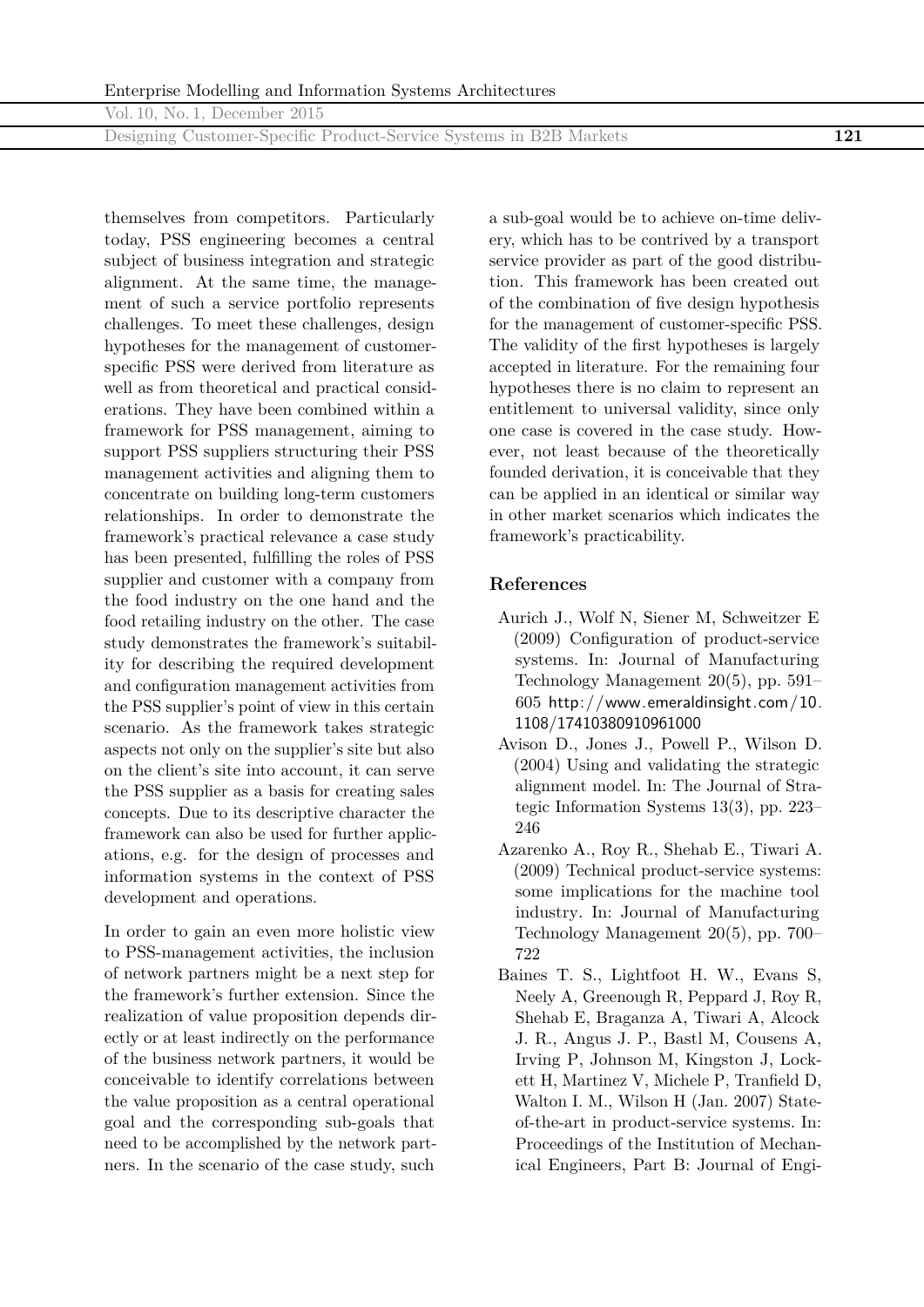neering Manufacture 221(10), pp. 1543– 1552

- Barquet A. P. B., de Oliveira M. G., Amigo C. R., Cunha V. P., Rozenfeld H. (July 2013) Employing the business model concept to support the adoption of product-service systems (PSS). In: Industrial Marketing Management 42(5), pp. 693–704
- Becker J., Niehaves B., Knackstedt R. (2004) Bezugsrahmen zur epistemologischen Positionierung der Referenzmodellierung, German. In: Becker J., Delfmann P. (eds.) Referenzmodellierung SE - 1. Physica-Verlag HD, pp. 1–17
- Berkovich M., Leimeister J. M., Krcmar H. (Nov. 2011) Requirements Engineering für Product Service Systems. In: Wirtschaftsinformatik 53(6), pp. 357–370
- Boehm M., Thomas O. (July 2013) Looking beyond the rim of one's teacup: a multidisciplinary literature review of Product-Service Systems in Information Systems, Business Management, and Engineering & Design. In: Journal of Cleaner Production 51, pp. 245–260
- Easton G., Araujo L. (July 2003) Evaluating the impact of B2B e-commerce: a contingent approach. In: Industrial Marketing Management 32(5), pp. 431–439
- Frank U. (2002) Multi-perspective enterprise modeling (MEMO) conceptual framework and modeling languages. In: Proceedings of the 35th Annual Hawaii International Conference on System Sciences. IEEE Comput. Soc, pp. 1258–1267
- Goedkoop M., van Halen C., te Riele H., Rommens P. (1999) Product Service systems, Ecological and Economic Basics. March. Pricewaterhouse Coopers N.V.. The Hague
- Gounaris S. P., Avlonitis G. J., Papastathopoulou P. G. (Jan. 2006) Uncovering the keys to successful service elimination: "Project ServDrop" en. In: Journal of Services Marketing 20(1), pp. 24–36
- Gregor S. (Sept. 2006) The nature of theory

in information systems. In: MIS Quarterly 30(3), pp. 611–642

- Gruenblatt M. (2010) Kooperationen zwischen Markenartikelindustrie und Lebensmitteleinzelhandel zur Optimierung der Wertschöpfungskette - Konzepte, Status Quo und Perspektiven. In: Keuper F., Hogenschurz B. (eds.) Professionelles Sales & Service Management - Vorsprung durch konsequente Kundenorientierung. Gabler, Wiesbaden, pp. 365–404
- Hevner A. R., March S. T., Park J., Ram S., von Alan R. H. (Mar. 2004) Design science in information systems research. In: MIS Quarterly 28(1), pp. 75–105
- Isaksson O., Larsson T. C., Johansson P. (2011) Towards a framework for developing product / service systems. In: 3rd CIRP International Conference on Industrial Product Service Systems
- Jorysz H. R., Vernadat F. B. (May 1990) CIM-OSA Part 1: total enterprise modelling and function view. In: International Journal of Computer Integrated Manufacturing 3(3-4), pp. 144–156
- Kastalli I. V., Van Looy B. (May 2013) Servitization: Disentangling the impact of service business model innovation on manufacturing firm performance. In: Journal of Operations Management 31(4), pp. 169– 180
- Kittinger A. (2011) Serviceorientierung und partnerschaftliches Handeln im B2B-Vertrieb. Gabler, Wiesbaden
- Laurischkat K. (2012) Wandel des traditionellen Dienstleistungsverständnisses im Kontext von Product-Service Systems. In: Thomas O., Nüttgens M. (eds.) Dienstleistungsmodellierung 2012 - Product-Service Systems und Produktivität. Springer Gabler, Wiesbaden, pp. 75–95
- Manzini E., Vezzoli C. (2003) A strategic design approach to develop sustainable product service systems: examples taken from the 'environmentally friendly innovation' Italian prize. In: Journal of Cleaner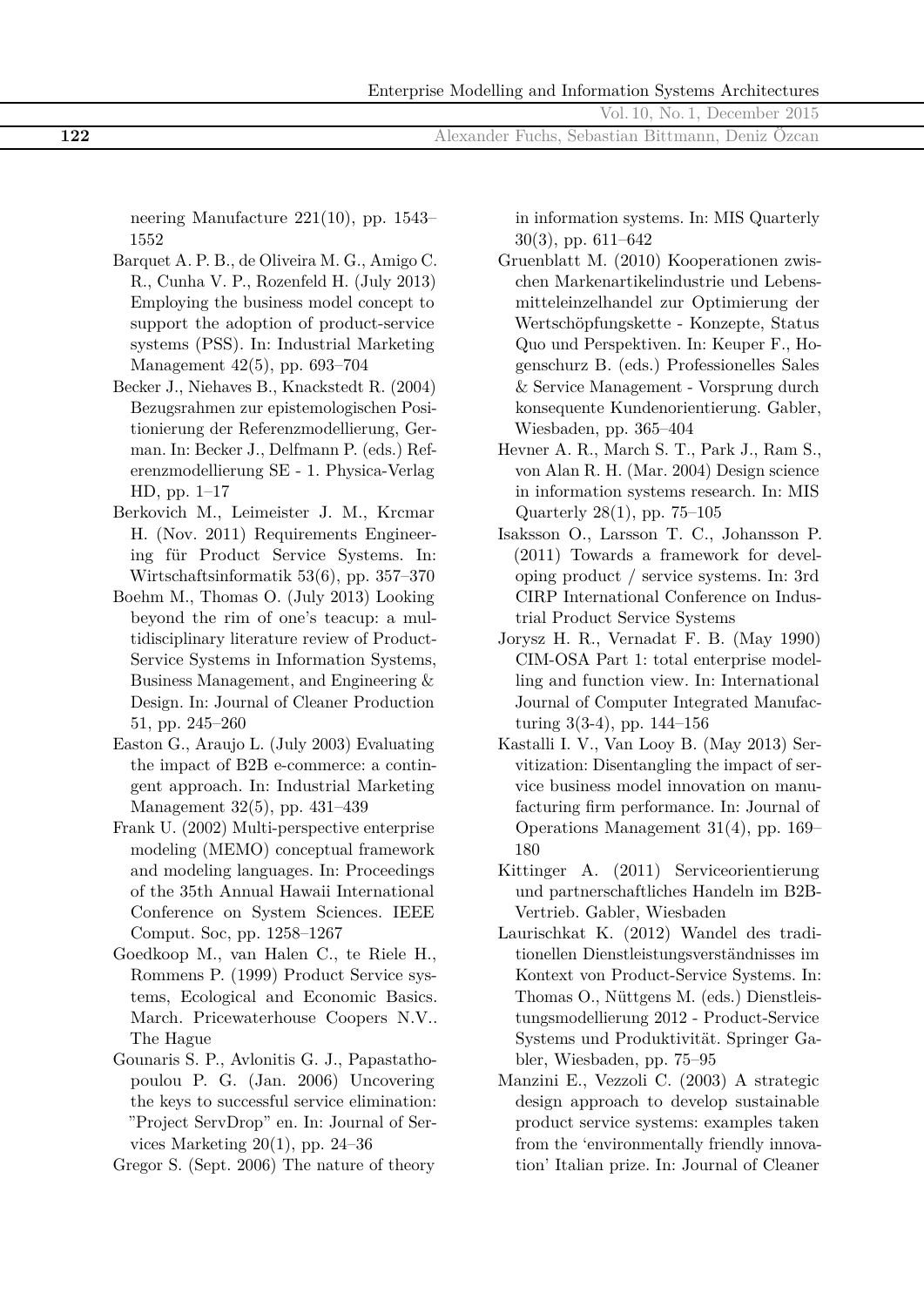Designing Customer-Specific Product-Service Systems in B2B Markets **123**

Production 11(8), pp. 851–857

- March S. T., Smith G. F. (Dec. 1995) Design and natural science research on information technology. In: Decision Support Systems 15(4), pp. 251–266
- Meier H., Roy R., Seliger G. (2010) Industrial Product-Service Systems - IPS2. In: CIRP Annals - Manufacturing Technology 59(2), pp. 607–627
- Mont O. (June 2002) Clarifying the Concept of Product-Service System. In: Journal of Cleaner Production 10(3), pp. 237–245
- Mont O., Tukker A., Morelli N. (2006) Developing new product service systems (PSS): methodologies and operational tools. In: Journal of Cleaner Production 14(17), pp. 1495–1501
- Morelli N. (July 2002) Designing Product/Service Systems: A Methodological Exploration. In: Design Issues 18(3), pp. 3–17
- Niemöller C., Özcan D., Metzger D., Thomas O. (2014) Towards a Design Science-Driven Product-Service System Engineering Methodology. In: Tremblay M., VanderMeer D., Rothenberger M., Gupta A., Yoon V. (eds.) Advancing the Impact of Design Science: Moving from Theory to Practice SE - 12. Lecture Notes in Computer Science Vol. 8463. Springer International Publishing, pp. 180–193
- Nüttgens M., Däuble G., Matijacic M., Peris M., Thomas O., Fellmann M., Kammler F., Özcan D., Balzert S., Koch M., Ahrens D., Friedrich A., Rosenkranz N., Böse L., Schlicker M. (2014) Use cases for mobile assistance systems in the field of technical customer service. Berlin
- Oates B. J. (2006) Researching Information Systems and Computing. Sage, London
- Pawar K. S., Beltagui A., Riedel J. C. (Apr. 2009) The PSO triangle: designing product, service and organisation to create value en. In: International Journal of Operations & Production Management 29(5), pp. 468–493
- Peffers K., Tuunanen T., Rothenberger M. A., Chatterjee S. (2007) A Design Science Research Methodology for Information Systems Research. In: Journal of Management Information Systems 24(3), pp. 45–77
- Pezzotta G., Pinto R., Pirola F., Ouertani M.-Z. (2014) Balancing Product-service Provider's Performance and Customer's Value: The SErvice Engineering Methodology (SEEM). In: Procedia CIRP 16, pp. 50–55
- Scheer A.-W., Schneider K. (2006) ARIS - Architekture of Integrated Information Systems. In: Bernus P., Mertins K., Schmidt G. (eds.) Handbook on Architectures of Indoemation Systems SE - 25. International Handbiooks on Information Systems. Springer Berlin Heidelberg, pp. 605–623
- Sein M., Henfridsson O., Purao S., Rossi M., Lindgren R. (2011) Action Design Research eng. In: MIS Quarterly 35(1), pp. 37–56
- Serve M., Yen D. C., Wang J.-C., Lin B. (2002) B2B-enhanced supply chain process: toward building virtual enterprises. In: Business Process Management Journal 8(3), pp. 245–253
- Spiller M. (2012) Produktmodularisierung als Basis für Innovationen im Dienstleistungsbereich: Vorschlag eines Modularisierungsvorgehens unter Berücksichtigung des Innovationsaspekts. In: Thomas O., Nüttgens M. (eds.) Dienstleistungsmodellierung 2012 - Product-Service Systems und Produktivität. Springer Gabler, Wiesbaden, pp. 2–22
- Tan A. R., Mcaloone T. C., Gall C. (2007) Product/Service-System Development - An explorative Case Study in a Manufacturing Company. In: Bocquet J.-C. (ed.) International Conference on Engineering Design, ICED'07. August. the deisgn society, Paris, pp. 1–12

Thomas O., vom Brocke J. (Feb. 2009)